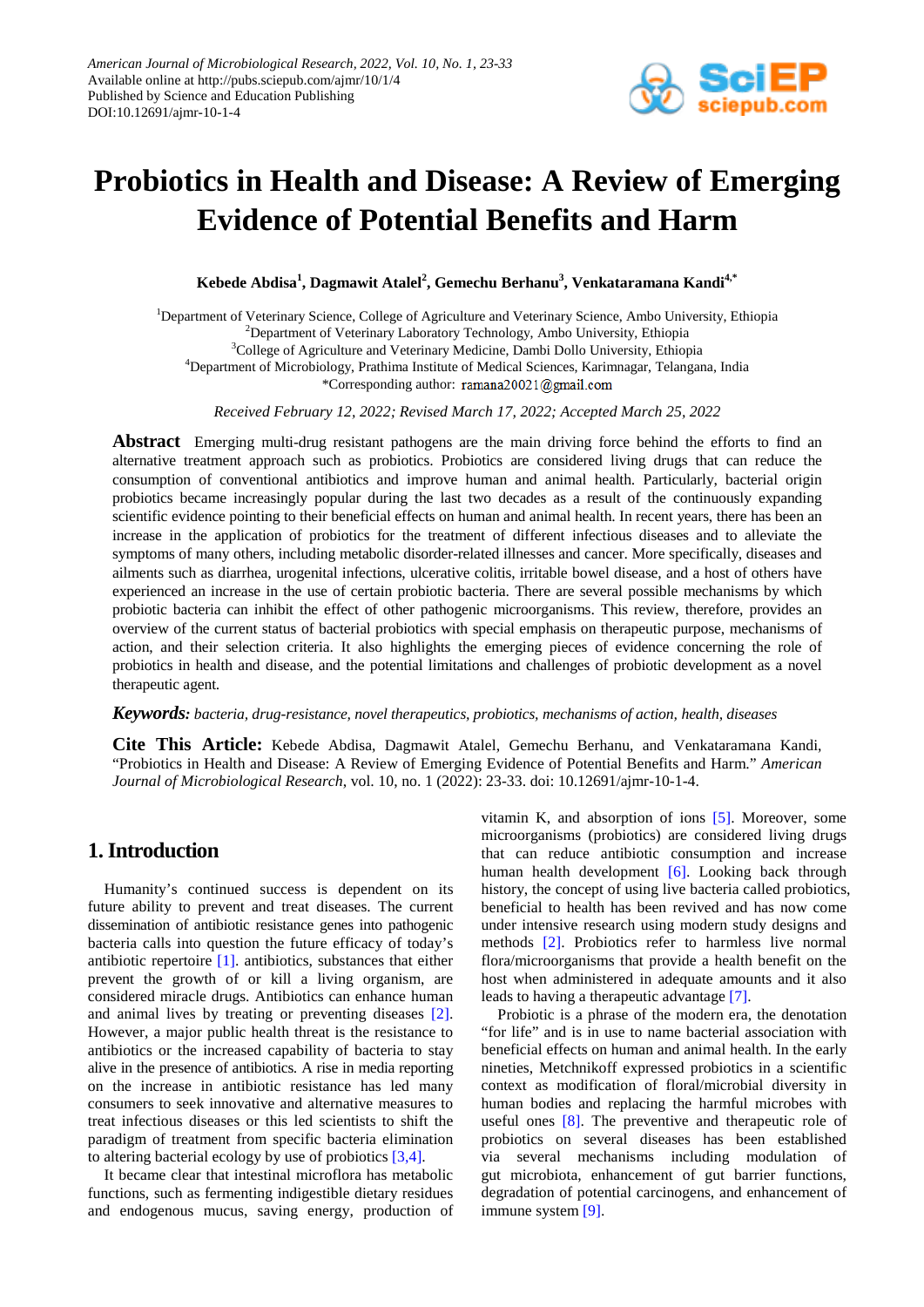Several health benefits are associated with the consumption of products containing probiotics. Probiotics are known for the improvement of the intestinal transit of foods and facilitate digestion, relieve lactose intolerance symptoms, increase the immune response, and decrease diarrheal episodes. They also have a great contribution to the stabilization of intestinal microbiota following antibiotic consumption. Furthermore, it has a potential role in the reduction of the population of pathogenic microbes through the production of lactic acid, bacteriocins, and other antimicrobial compounds. According to some pieces of evidence, probiotics also involve the prevention or suppression of colon cancer and reduction of blood cholesterol. It is also reported that probiotics can also alleviate allergic reactions and are used for the treatment of infections of the respiratory tract [\[10\].](#page-7-8)

Following their promising treatment effect, probiotics have been considered as an alternative therapeutic approach for the treatment of different diseases since recent times. However, the specification of microbial groups as a probiotic and the mechanism of action they use need further illustration. More importantly, there is a paucity of information regarding challenges and limitations to developing probiotics as effective chemotherapy.

Therefore, the objective of this review was to highlight the current status of bacterial probiotics in the treatment of different diseases. We also review the commonly used bacteria as probiotics, selection criteria, and their mechanisms of action. Furthermore, this review discusses the major challenges during the selection and development of probiotics as a therapeutic agent.

# **2. Definition and Historical Aspects of Probiotics**

The definition of probiotics has a long evolutionary history. As defined by Lilley and Still, probiotics are all those substances, generally secreted by a microorganism, that facilitate the growth of another microbe. Later probiotics were used to describe tissue extracts that stimulated microbial growth and animal feed supplements exerting a beneficial effect on animals by contributing to the balance of their intestinal flora [\[11\].](#page-7-9) Since then, with a minor grammatical change, the definition of probiotic had evolved and today, probiotic is defined as any substance containing live organisms that, when ingested in adequate amounts improves the health of the host [\[12\].](#page-7-10)

Etymologically the term probiotic is derived from the Greek language meaning "for life". The definition of probiotics has evolved simultaneously with the increasing interest in the use of viable bacterial supplements and concerning the progress made in understanding their mechanisms of action [\[13\].](#page-7-11) According to the Food and Agriculture Organization (FAO) of the United Nations and World Health Organization (WHO) report (2002), probiotics are live microorganisms that, when administered in adequate amounts, confer a health benefit on the host. The International Life Science Institute (ILSI), Europe, suggests a definition, according to which a probiotic is a live microbial food ingredient that, when ingested in sufficient quantities, exerts health benefits on the consumer beyond the basic nutrition [\[2\].](#page-7-1)

Over a century ago, Elie Metchnikoff postulated that lactic acid bacteria (LAB) offered health benefits, capable of promoting longevity. He suggested that due to aging, there is a possibility of disturbances in the intestinal microbiota. This can be prevented by modifying the gut microbiome, wherein the harmful microbes that generate toxic substances like phenols, indoles, and ammonia from the digestion of proteins are replaced by the beneficial ones. He developed a diet involving milk fermented with a bacterium that was called "Bulgarian Bacillus" [\[14\].](#page-7-12)

Other early developments of this concept ensured that disorders of the intestinal tract were frequently treated with viable nonpathogenic bacteria to change or replace the intestinal microbiota. Even before the discovery of antibiotic penicillin from *Penicillium* fungus by Sir Alexander Fleming, in the year 1917, a German scientist named Alfred Nissle identified a nonpathogenic strain of *Escherichia coli* in the feces of a First World War soldier. It was noted that the soldier never developed enterocolitis even during the severe outbreak of shigellosis. The resulting *Escherichia coli* strain named "Nissle 1917" is one of the few examples of a non-LAB probiotic [\[15\].](#page-7-13)

Consequently, Henry Tissier isolated a *Bifidobacterium*  from a breast-fed infant intending to administer it to infants suffering from diarrhea presuming that this bacterium could potentially replace harmful bacteria responsible for diarrhea. Similarly, in Japan, Minoru Shirota isolated *L*. *casei* strain Shirota to battle diarrheal outbreaks. A probiotic product with this strain has been marketed since 1965 [\[16\].](#page-7-14)

# **3. Microorganisms Used in Probiotics and Their Characteristcs**

Numerous microbial species like yeast, bacteria, and molds have been used as probiotics. Nevertheless, probiotics are most commonly prepared using bacterial species. Probiotics are composed of one or more beneficial microbes. Human and animal probiotic microorganisms belong mostly to the following genera, including *Lactobacillus*, *Bifidobacterium*, *Lactococcus*, *Streptococcus*, and *Enterococcus* [\[17\].](#page-8-0) Despite being considered as two of the most commercially important LAB, and playing a significant role in the food industry, especially in the category of dairy products, they are not complete probiotics by nature. Moreover, strains of Grampositive bacteria belonging to the genus *Bacillus* and some yeast strains belonging to the genus *Saccharomyces* are commonly used in probiotic products [\[18\].](#page-8-1)

The WHO, FAO, and EFSA (the European Food Safety Authority) have made recommendations regarding the microbes that can be considered as probiotic microbes. They suggest probiotics must meet safety and functionality criteria, apart from their technological usefulness [\[19\].](#page-8-2) A microbe that is not known to be a causative agent of disease/non-pathogen and is not associated with antibiotic resistance is a candidate for probiotic. Functional aspects on the other hand define their survival in the gastrointestinal tract and their immunomodulatory effect [\[20\].](#page-8-3)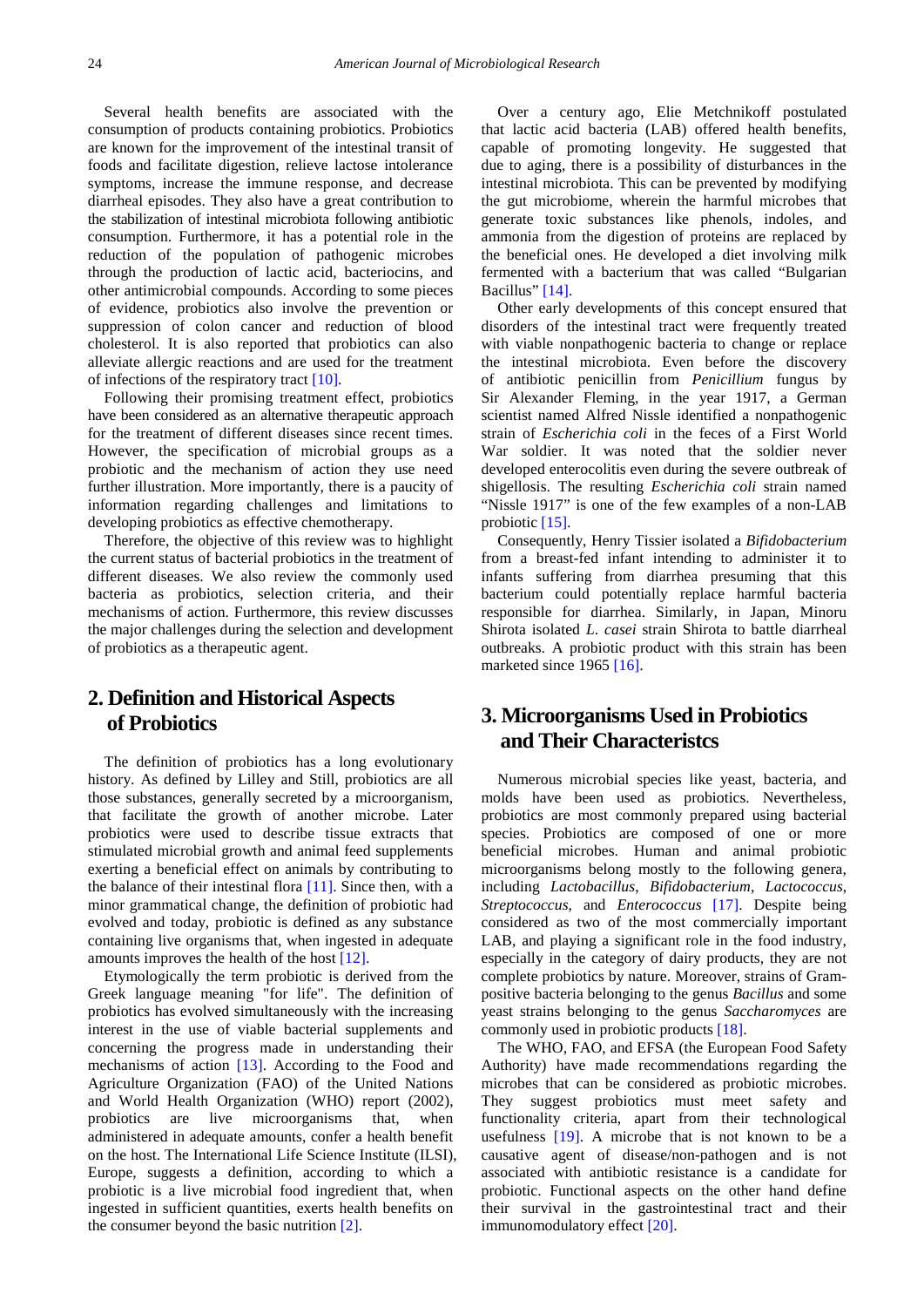<span id="page-2-0"></span>

**Figure 1.** Characteristics of an ideal probiotic microbe/[s \[6\].](#page-7-4) Copyright © Association of Food Scientists & Technologists (India) 2015

In addition, probiotic strains have to meet the requirements associated with the technology of their production, which means they have to be able to survive and maintain their properties throughout the storage and distribution processes. Probiotics should potentially have health benefits that are consistent with the strains currently used in a marketed product. The selection or promotion of microbial strains should not be relay on the data or scientific studies on other strains [\[21\].](#page-8-4)

Overall, an ideal probiotic should have several potential characteristics such as being non-pathogenic and nontoxic, beneficial to the host animal, high viability, stable on storage and in the field, able to survive in or colonize the gut, and amenable to cultivation on an industrial scale [\[22\].](#page-8-5) In addition, a probiotic organism should be resistant to gastric acidity, bile, and pancreatic enzymes (PE). Furthermore, they should have a capacity to adhere into intestinal mucosa cells, with better colonization capacity thereby they can be kept itself alive for a long-time during transportation, storage, so they can effectively colonize the host; production of antimicrobial substances against pathogenic bacteria and absence of translocation [\[23\].](#page-8-6) The overall preferred characteristics of microorganisms to be considered as probiotics are illustrated in [Figure 1.](#page-2-0)

# **4. Mechanisms of Action of Probiotics**

Probiotics do not necessarily colonize in the intestinal tract to show their health-benefiting activities. This is evident by the fact that probiotics like *Bifidobacterium longum* became a part of the human and animal intestinal microflora, whereas the others like *L*. *casei* indirectly or transiently show their pro-health effects as they pass through remodeling or influencing the existing microbial community [\[24\].](#page-8-7) 

#### **4.1. Production of Antimicrobial Substances**

Probiotics may inhibit microorganism growth by secreting short-chain fatty acids and antibacterial substances. The

short-chain fatty acids such as acetic, propionic, and lactic acids are produced during the carbohydrate metabolism by probiotics and as consequence, the physiological PH of the body would be extensively dropped [\[25\].](#page-8-8)

Alternatively, probiotics interfere with pathogens and prevent epithelial invasion either by inducing host cells to produce peptides or by directly releasing peptides [\[23\].](#page-8-6) Defensins and cathelicidins are the common antimicrobial peptides expressed constitutively by the intestinal epithelial cells and display antimicrobial activity against a wide variety of bacteria, fungi, and some viruses. Certain probiotic strains like *E*. *coli* strain DSM 17252 G2 and several *Lactobacillus* species have also been shown to express certain defensin[s \[26\].](#page-8-9)

## **4.2. Competition for Adhesion and Function as a Mucosal Barrier**

The adhesion of pathogenic microorganisms to epithelial cells is important in determining the outcome of associated diseases. The ability of the bacteria to establish physical contact with the gastric epithelium is affected by several factors that include the influence of the epithelial mucosa, receptors associated with the adhesion of pathogenic microorganisms to the epithelium, and immune cells [\[27\].](#page-8-10) Probiotic bacteria compete with invading pathogens for binding sites to the epithelial cells and the overlying mucus layer in a strain-specific manner [\[28\].](#page-8-11)

There are several possible mechanisms by which probiotic bacteria can inhibit the adhesion of pathogenic bacteria mainly lactic acid and bacteriocins [\[29\].](#page-8-12) Surface layer proteins purified from *L*. *helveticus* R0052 inhibited enterohemorrhagic *Escherichia coli* O157:H7 adherence and the subsequent rise in permeability, without altering the growth of the pathogen [\[30\].](#page-8-13) In the same way, *S*. *boulardii* secretes a heat-labile factor, survives at low pH, fights invading pathogens, shows immunomodulatory effects, secretes antimicrobial peptides that are responsible for the decreased bacterial adherence [\[30\].](#page-8-13)

The mucosal surfaces can defend against toxic substances and pathogens found within the intestinal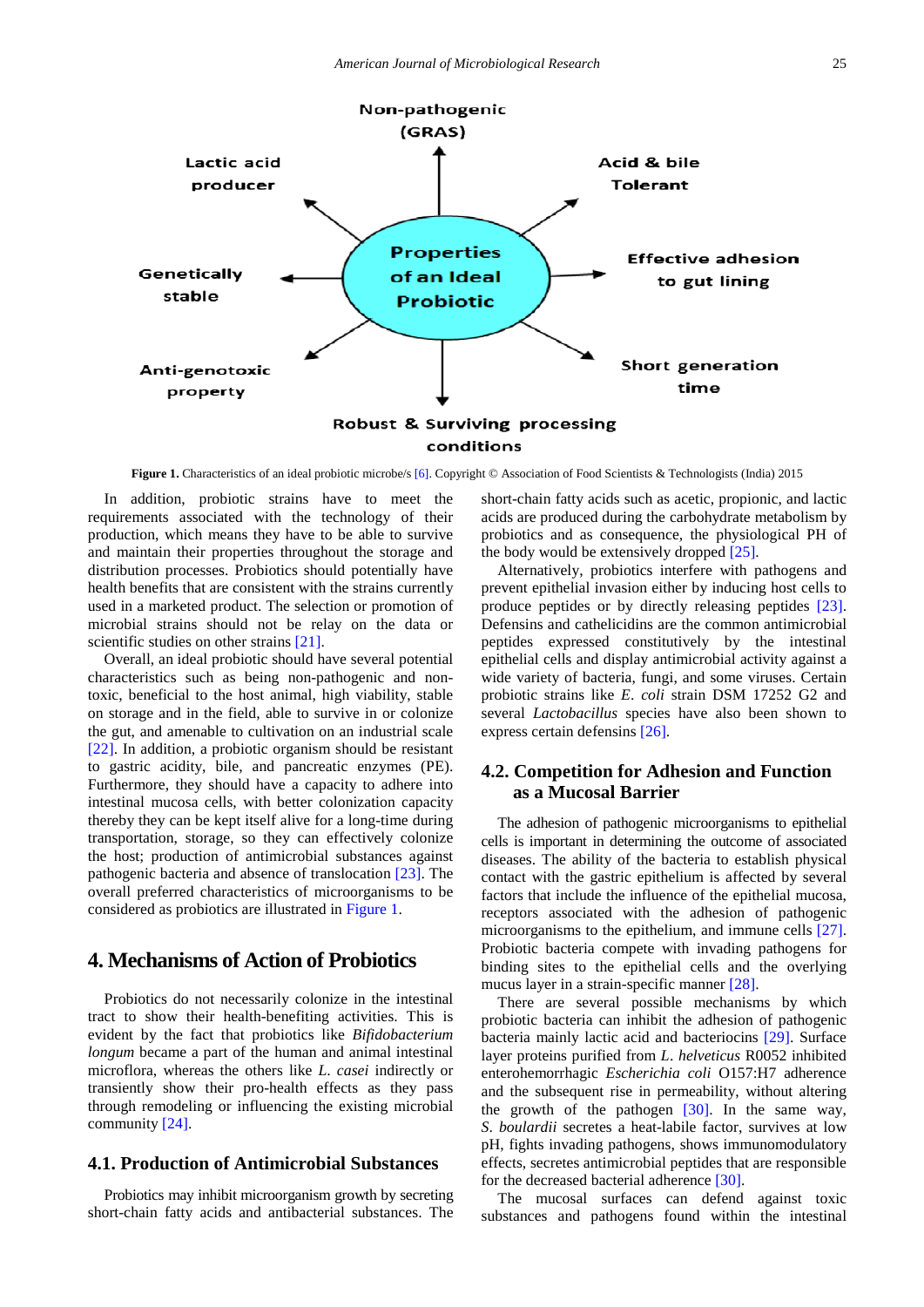lumen owing to the presence of mucins. These are large complex glycoproteins that protect intestinal mucosal surfaces from microbial pathogens by limiting access of environmental matter to their epithelial cells [\[31\].](#page-8-14) Probiotics are capable of influencing many of the components of epithelial barrier function either by decreasing apoptosis of intestinal cells or increasing mucin production [\[32\].](#page-8-15)

Invitro studies involving *L*. *rhamnosus* GG have revealed that these microbes were able to inhibit and control cytokine-induced inflammation and apoptosis in the intestinal epithelial cell models. It was also noted that the tumor necrosis factor (TNF) was inhibited thereby favoring mitogenic effects and mucosal regeneration [\[16\].](#page-7-14) Some, Lactobacillus species have been shown to increase mucin expression in vitro in intestinal epithelial cells, thus blocking pathogenic *E*. *coli* invasion and adherence. This ability of the strains restores the mucosal permeability of gastric mucosa and inhibits the adherence of pathogenic bacteria [\[33\].](#page-8-16)

#### **4.4. Inhibition of Bacterial Toxin Production**

Bacteria present in the host grow and multiply, and along this course generate several metabolites that result in the damage of host cells/environment. It is important to inactivate and remove the toxins from the human body. Adsorption of the toxins, wherein the toxins adhere to the cell wall and reduce intestinal absorption is one of the mechanisms by which detoxification is initiated. Also evident is the ability of certain microbes to metabolize mycotoxins (e.g., aflatoxin) and therefore perform detoxification [\[34\].](#page-8-17) It should be noted that only a few microbial species with pro-health benefiting and detoxifying properties could act as probiotics. The effectiveness of some probiotics in combating diarrhea is probably associated with their ability to protect the host from toxins. The reduction of metabolic reactions leading to the production of toxins is also associated with the stimulation of the pathways leading to the production of native enzymes, vitamins, and antimicrobial substances [\[21\].](#page-8-4)

# **5. Clinical Significance of Probiotics**

#### **5.1. Probiotics and Gut Health**

Bacterial agents are responsible for approximately 10% of diarrheal illnesses in industrialized countries. Infection with viruses that cause gastroenteritis among infants and community-associated food and waterborne gastroenteritis in adults assume increased significance. One of the main applications of probiotic microorganisms is in preventing or treatment of gastrointestinal disturbance[s \[23\].](#page-8-6)

Diarrheal diseases are caused by different microbes, and they do so by disrupting the normal intestinal environment. Probiotics, therefore, are beneficial in the management of diarrheal diseases since they help in reinstating the normal intestinal environment and controlling the disease. It was observed that Lactobacilli were safe and effective when administered to children suffering from acute infectious diarrhea. *Clostridium difficile* induced traveler's diarrhea and recurring colitis were successfully treated with probiotics. Also, the consumption of high levels of certain strains of microbes as probiotics may shorten the duration or decrease the incidence of certain diarrheal illnesses [\[35\].](#page-8-18)

A significant effect was observed in a study carried out with patients who presented diarrhea caused by antibiotics, in which intake of a probiotic, containing *L*. *casei*, *L*. *bulgaricuse*, and *S*. *thermophilus* reduced the incidence of diarrhea. Diarrhea is frequent in the critically ill, especially in cases with sepsis and hypoalbuminemia and during treatment with enteral nutrition. The treatment of choice in diarrheal cases includes rehydration, replacement of lost electrolytes, anti-diarrheal medication, and continuous enteral nutrition. The benefit of enteral supplementation with soluble fiber, probiotics, or prebiotics is not clear [\[36\].](#page-8-19)

Inflammatory bowel disease (IBD) is a clinical condition that is characterized by abnormal immune responses against a luminal antigen of commensal bacteria. IBD could present as ulcerative colitis (UC), Crohn's disease (CD), and Pouchitis, and is common in genetically predisposed individuals. Mesalamine (5-Aminosalicylic acid) and corticosteroids are generally used to treat/manage IBD. A few clinical trial studies have shown the utility of selected probiotics, alone or in combination with prescribed medications, can prevent recurrent intestinal inflammation and possibly control IBD [\[37,38\].](#page-8-20)

Probiotics can regulate T-cells and suppress inflammation-inducing effectors components of immune responses. Probiotics have the potential characteristics to interact with the mucosal immune system that does not arouse an inflammation-inducing innate response and the consequent induction of master inflammatory cytokines [\[24\].](#page-8-7) The non-pathogenically strain *E*. *coli* was found to be efficient in Crohn's disease maintenance therapy. This microorganism was able to adhere to intestinal epithelial cells in addition to its inhibitory effect observed against pathogenic strains isolated from patients with the disease [\[38, 39\].](#page-8-21) IBDs were noted to aggravate during alterations in the gut environment including infections [\[40\].](#page-8-22) The potential mechanisms by which the probiotics ensure better intestinal health are shown in [Figure 2.](#page-4-0)

#### **5.2. Probiotics and Urogenital Infections**

Bacterial vaginosis results from the abnormal multiplication of bacteria unusual for the vaginal environment. It presents as vaginal discharge and often is the consequence of disturbed vaginal Lactobacilli, a bacterium that forms the normal flora of the vagina and enables an acidic vaginal environment that is unsuitable for disease-causing microbes, thereby preventing infections. Urinary tract infections can be ascending or descending depending on the mode of entry of the microbes. Descending infections generally affect kidneys, ureters, and bladder, whereas ascending infections involve the urethra. Women frequently suffer from urogenital infections due to a change in the vaginal environment in which lactobacilli decrease in concentrations or are completely lost [\[7\].](#page-7-5)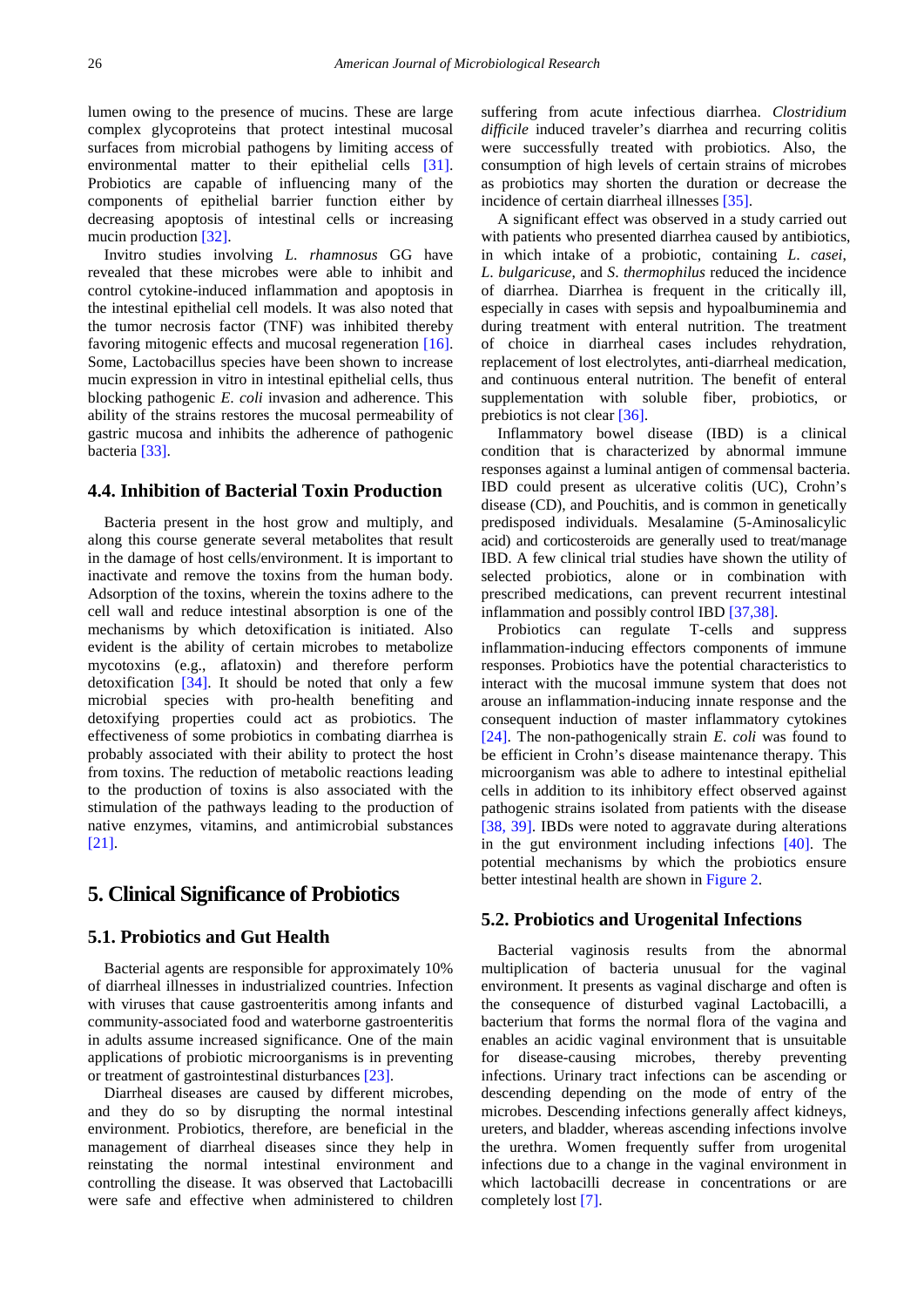<span id="page-4-0"></span>

(1) competition for dietary ingredients as growth substrates, (2) bioconversion of, for example, sugars into fermentation products with inhibitory properties, (3) production of growth substrates, for example, EPS or vitamins, for other bacteria, (4) direct antagonism by bacteriocins, (5) competitive exclusion for binding sites, (6) improved barrier function, (7) reduction of inflammation, thus altering intestinal properties for colonization and persistence within, and (8) stimulation of innate immune response (by unknown mechanisms). IEC: epithelial cells, DC: dendritic cells, T: T-cells.

**Figure 2.** The action of probiotics by resisting infection by pathogens and immune modulation (Adopted from https://www.customprobiotics.com/mechanisms-of-action)

*Lactobacillus* spp. is the prominent microbial factor that governs the presence, growth, colonization, and persistence of non-endogenous microorganisms in the vagina. When the numbers of *Lactobacillus* spp. go down, the resident mucosa are prone to colonization and infection with uropathogens. The lactobacilli have been noted to form biofilms on the surfaces of urogenital cells, thereby preventing colonization of invading microbes. The role of Lactobacilli in preventing bacterial vaginosis is supported by positive results obtained in clinical trials. Probiotic capsules for example *L*. *rhamnosus*, *L*. *crispatus*, *L*. *gasseri*, *L*. *vaginalis*, *L*. *acidophilus*, *L*. reuteri, and *Streptococcus thermophilus* have been found effective for the prevention of recurrent bacterial vaginosis [\[42\].](#page-8-23)

## **5.3. Probiotics for Better Circulation and Cardiovascular Health**

Probiotic strains, particularly lactic acid microscopic organisms (bacteria) have a noteworthy part to play in cholesterol by bringing down the mechanism of cholesterol synthesis. The cholesterol levels can be cut down direct or indirectly by using probiotics. The direct mechanism involves inhibition of de novo synthesis or decrease in the intestinal absorption of dietary cholesterol [\[43\].](#page-8-24) The decrease in dietary cholesterol retention can be diminished in three ways, including assimilation, binding, or degradation [\[44\].](#page-8-25) Probiotic strains absorb the

cholesterol for their digestion, they can attach to the cholesterol particle, and they are capable of debasing cholesterol to its catabolic products. The cholesterol level can be decreased indirectly by deconjugating the cholesterol to bile acids, in this way lessening the aggregate body pool [\[45\].](#page-8-26)

It has also been demonstrated that probiotics and their products can improve blood pressure through the mechanisms, including improving total cholesterol and low-density lipoprotein cholesterol levels [\[7\].](#page-7-5) Probiotics also have contributed to the reduction of blood glucose levels and insulin resistance. In addition, they involve in regulating the renin-angiotensin system and significant reduction takes place in blood or serum cholesterol when cholesterol is elevated [\[46\].](#page-8-27)

The probiotics mediate the cholesterol-lowering effect along with the anti-inflammatory, anti-platelet, and antioxidant activities that minimize the chances for the development of cardiovascular diseases [\[47,48\].](#page-8-28)

# **6. Immune Mechanisms: Probiotics and Immunologic Enhancement/Immune Stimulation**

Probiotics have a biological effect on Immunological functionality. The immunological benefits of probiotics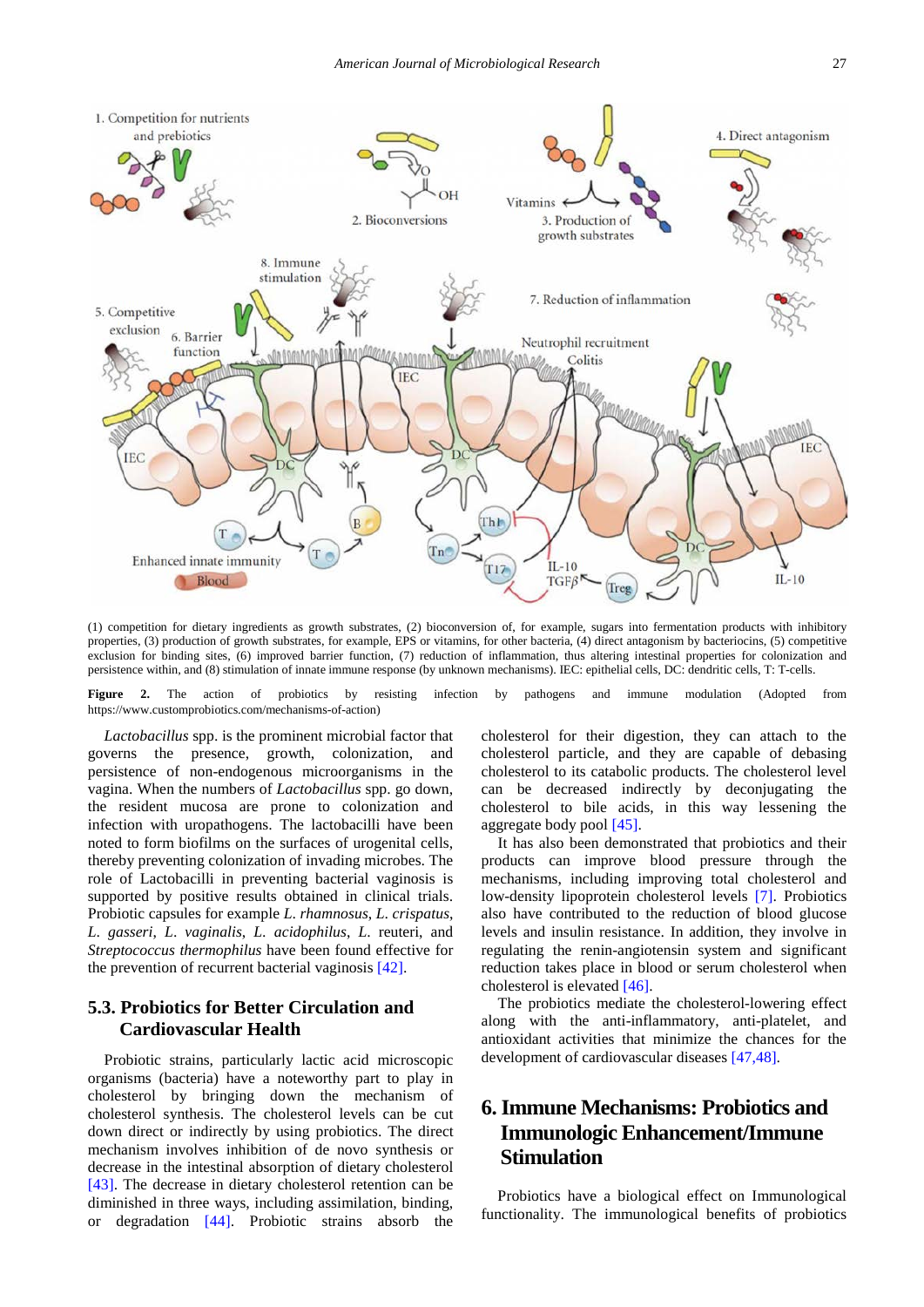can be due to activation of local macrophages and modulation of IgA production locally and systemically, to changes in pro/anti-inflammatory cytokine profiles, or the modulation of response towards food antigens [\[49\].](#page-8-29) The other mechanisms that the probiotics use to improve health are the stimulation/modulation of specific and nonspecific immune responses by T-cell activation, cytokine production, immunomodulation, and inducing phagocytosis. These collectively, modify T-cell responses, by enhancing Th1 responses and attenuating Th2 responses. This mode of action is most likely important in the prevention and therapy of infectious diseases [\[7\].](#page-7-5)

The probiotic bacteria can interact with epithelial and dendritic cells (DCs) and with monocytes/macrophages and lymphocytes. In various strategies, they interact and modulate the immune system that benefits human health [\[13\].](#page-7-11) The immunological advantages of probiotics can be because of the modulation of response towards food antigens as noted by a previous stud[y \[50,51\].](#page-8-30)

The intrinsic properties of lactobacilli modulate the immune system making them appealing for wellbeing applications [\[52\].](#page-8-31) The Proposed systems engaged with reinforcing nonspecific and antigen-specific defense against infection and tumors. They also have potentiated adjuvant impact in antigen-particular immune responses and modulate Th1/Th2 cells as well as the production of antiinflammatory cytokines. Probiotics in particular modulate the immune system through improving phagocytic action of granulocytes, cytokine discharge in lymphocytes, and increasing immunoglobulin-emitting cells in the blood to scale up antibody production. These are ordinary reactions of probiotics, which are all demonstrative of changes in the immune system. An inflammatory immune response delivered cytokine-actuated monocytes and macrophages recruit cytotoxic particles fit for lysing tumor cells and pathogens in the body [\[53\].](#page-8-32)

### **6.1. Probiotics in Allergic Diseases**

Recent evidence suggests that exposure to bacteria in early life may exhibit a protective role against allergy and in this context, probiotics may provide safe alternative microbial stimulation needed for the developing immune system in young animals. Probiotics have been noted to improve mucosal barrier function, a property that contributes to controlling allergic responses [\[54\].](#page-8-33) The role of intestinal microbiota in allergy is evident from the fact that significant quantitative and qualitative differences were noted among children and infants suffering from allergic diseases [\[55\].](#page-8-34)

Furthermore, *L*. *rhamnosus* GG was able to prevent the occurrence of atopic eczema in infants born to women who had a genetic predisposition or family members with atopic eczema, allergic rhinitis, or asthma. However, probiotics were not successful in alleviating symptoms of asthma. Food allergy is a result of exaggerated immunological response to dietary antigens, that may cause excessive intestinal inflammation and damage [\[56\].](#page-8-35)

In a recent clinical study, a blend of probiotic microbes including LAB strains isolated from healthy human intestines (*Lactobacillus salivarius* AP-32, *L*. *acidophilus* TYCA06, and *L*. *reuteri* GL-104), and breast milk (*Bifidobacterium animalis* subsp. *lactis* CP-9, *B*. *longum* subsp. *infantis* BLI-02, *B*. *breve* Bv-889, *L*. *gasseri* AI-88 and *B*. *bifidum* Bf-688). Invitro, animal studies, and human clinical experiments have positively evaluated the antimicrobial activities, the proliferation of antiinflammatory cytokines and peripheral blood mononuclear cells, wound-healing abilities of the probiotic microbial blend, among others [\[57\].](#page-8-36) This study had noted that the probiotic therapy could benefit patients suffering from atopic dermatitis.



**Figure 3.** Immune modulation and mechanisms of action of probiotics [\[51\]](#page-8-37)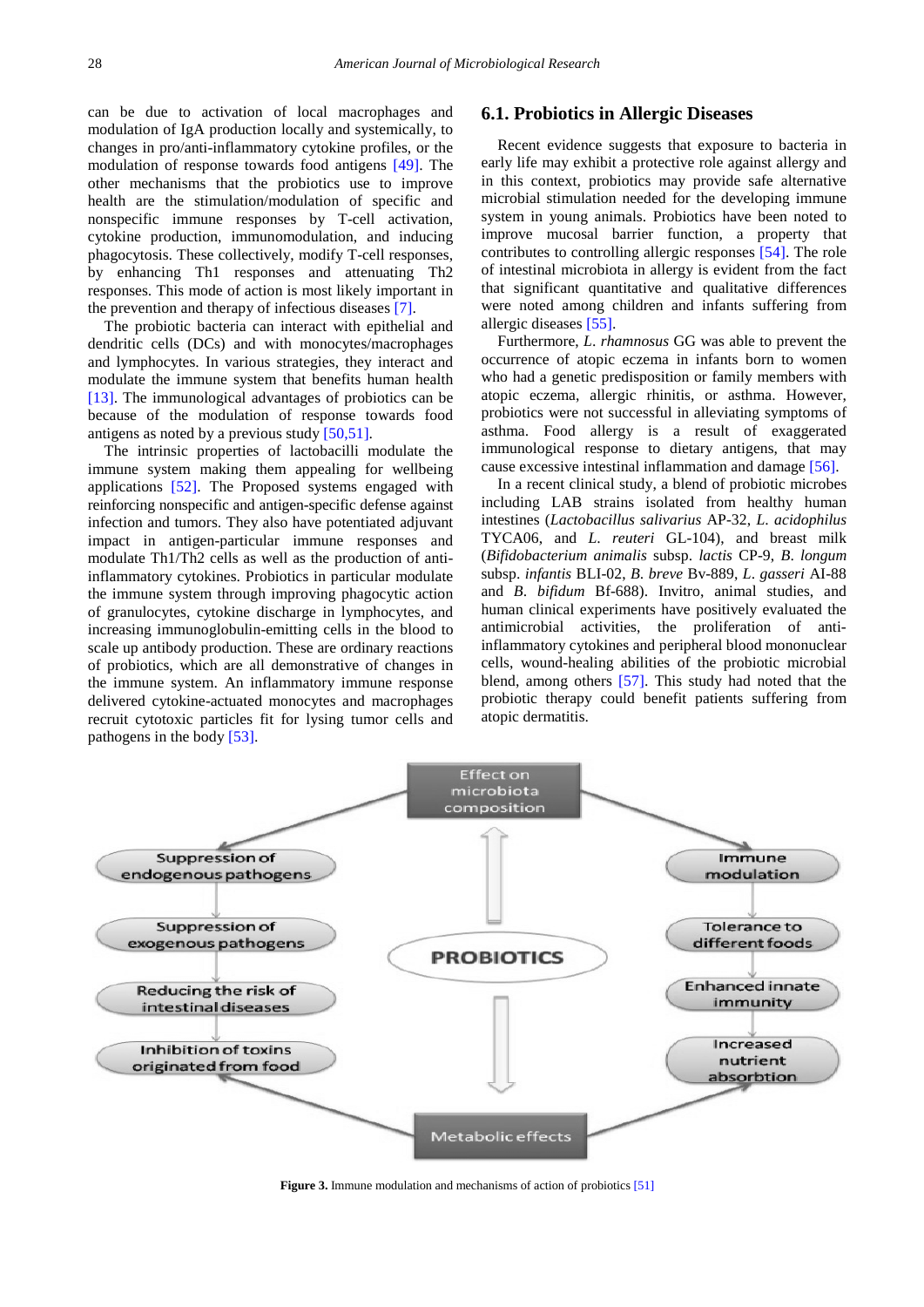# **7. Emerging Evidence of Benefits and Harms of Probiotics**

The microbiota of the gut-liver and gut-lung axis has proven the significance of resident microbial flora in health and disease. Probiotics have now been recommended along with the prescribed medication in the treatment and management of diseases including the novel Coronavirus disease-19 (COVID-19) [\[58\].](#page-8-38) The probiotic prescription was suggested among COVID-19 patients to compensate for the gut microbial dysbiosis [\[59\].](#page-8-39) Also, it was found that the healthy intestinal microbiome facilitates pulmonary function through the gut-lung axis, exhibits antioxidant and anti-inflammatory properties, and improves/boosts immunity [\[60,61,62,63,64\].](#page-8-40) Given the complexity of the disease, COVID-19 patients are recommended probiotics as adjuvant therapy despite the scarcity of confirming evidence of the potential benefits among the infected patients [\[65,66,67,68,69\].](#page-9-0)

Studies recently have suggested the role of probiotics in mental health. It was noted that the gut microbiome produces several metabolites that influence the brain and therefore could also impact the psychological well-being of humans [\[70,71\].](#page-9-1) Consumption of probiotics by mothers significantly influences the microbiome of breast milk and infant feces [\[72\].](#page-9-2) Application of probiotics in the treatment of Acne Vulgaris found favorable results with organisms like *Streptococcus salivarius*, *Bifidobacterium lactis*, *L*. *casei*, *L*. *bulgaricus*, *L*. *rhamnosus* GG, and *Streptococcus thermophilus*. These bacteria were noted to influence the glucose and fat metabolism, thereby benefiting people suffering from Acne vulgaris, and diabetes mellitus type 1 (non-insulin-dependent diabetes mellitus) [\[73\].](#page-9-3)

Animal experiments have found the benefits of probiotics in the amelioration of cadmium toxicity. Although human clinical trials haven't yet proved the efficacy of probiotics, they have been considered as potential therapeutic interventions in treating cadmium toxicity [\[74\].](#page-9-4)

The application of probiotics and prebiotics as supplements during regular therapeutic medications for respiratory tract infections was recently investigated. It was noted that although there was a clinical improvement with probiotics, the right concentrations of probiotics, their harmful effects need further confirmation [\[75\].](#page-9-5)

The application of probiotics was positively evaluated in the management of bacterial vaginosis by a previous study [\[76\].](#page-9-6) This study noted that the patients treated with probiotics only had significant remission of BV, as compared to probiotics and antibiotics combined therapy. No adverse effects were found, and the long-term clinical benefits were apparent among the treatment groups. A positive effect on the overall health of the baby over 12 months after birth was noted among the mothers who in the third trimester were prescribed supplements and probiotics including *L*. *rhamnosus* and *Bifidobacterium lactis* [\[77\].](#page-9-7) This clinical trial had observed no ill effects of the probiotics and supplements.

Potential beneficial effects of probiotics were noted regarding the development of autism spectrum disorder [\[78\].](#page-9-8) The study involving ASD patients showed that there was a significant alteration in the gut microbiota, and probiotic supplementation could minimize the symptoms. Therefore, it is suggested that pregnant women with probiotics and other supplementation could influence the development of ASD among infants.

Because humans and microbes have been co-existing in an atmosphere of mutual benefit, any disturbances in such microbiome dysbiosis could influence the immunological mechanisms/responses [\[79\].](#page-9-9) This phenomenon is evident by the previous reports which suggested the replacement of microbial community of the skin, the intestines, vagina, and other environments would resist colonization of pathogenic microorganisms [\[72,73,74\].](#page-9-2)

Applications of probiotics in health have previously been documented about the microbiota of the skin and intestines. It was suggested that replacement and/or manipulations of the microbiome imbalances of the human skin or the intestinal tract (fecal transplantations) could benefit patients [\[80,81\].](#page-9-10) This was evident from the clinical benefits observed among the COVID-19 patients [\[82\].](#page-9-11)

There have been reports emerging from both human research and animal experiments on the constitution of the gut microbiome affecting neurological health [\[83,84,85\].](#page-9-12) This is evident by the microbiota-gut-brain axis, a relation that is established between the gut microbiota and the brain, when disturbed can result in neurological diseases like Parkinson's, Alzheimer's, multiple sclerosis, and other diseases [\[86,87,88\].](#page-9-13)

Metagenomic studies have observed that the pre-term born infants had ill-formed gut microbiome. Therefore, such infants are predisposed to serious intestinal inflammations, infections, suffer from late-onset sepsis, and may at a later age suffer from immunological disorders like hypersensitivity, asthma, and psychological disorders [\[89\].](#page-9-14) Also, noted were the variations in the types of gut microbiomes with the age and specific geographical regions. Six clusters of *Lactobacillus* types with three clusters being dominated by *L*. *delbrueckii*, *L*. *ruminis*, *L*. *casei* were noted. Variable trends in the numbers of Lactobacilli with increasing age were observed in different geographical regions. The numbers of Lactobacilli in the gut showed an increasing trend in North America and Europe in contrast to a decreasing trend among people in other geographical locations [\[90\].](#page-9-15) Association of the variability in the gut Lactobacilli correlated with the age, gender, and development of obesity, diabetes, hypertension, IBD, among others. The relationship of the gut microbiome with the development of type 1 diabetes was also previously established [\[91\].](#page-9-16)

Influences of gut microbiota in the development of cancers were previously assessed [\[92,93\].](#page-9-17) The dysbiosis in the gut microbiome was found to influence the breast microbiome and in turn, may result in breast diseases.

Given the potential of probiotics in reducing the incidences of diarrhea is well established, it was not sure if they benefit people in reducing the duration and incidences of respiratory tract infections [\[94\].](#page-9-18) Therefore, further metagenomic, transcriptomic, proteomic, and metabolomic studies were suggested to evaluate the role of gut microbiota in the development of intestinal and extra-intestinal diseases [\[95\].](#page-9-19)

Although several studies have supported the beneficial effects of probiotics, the American Association for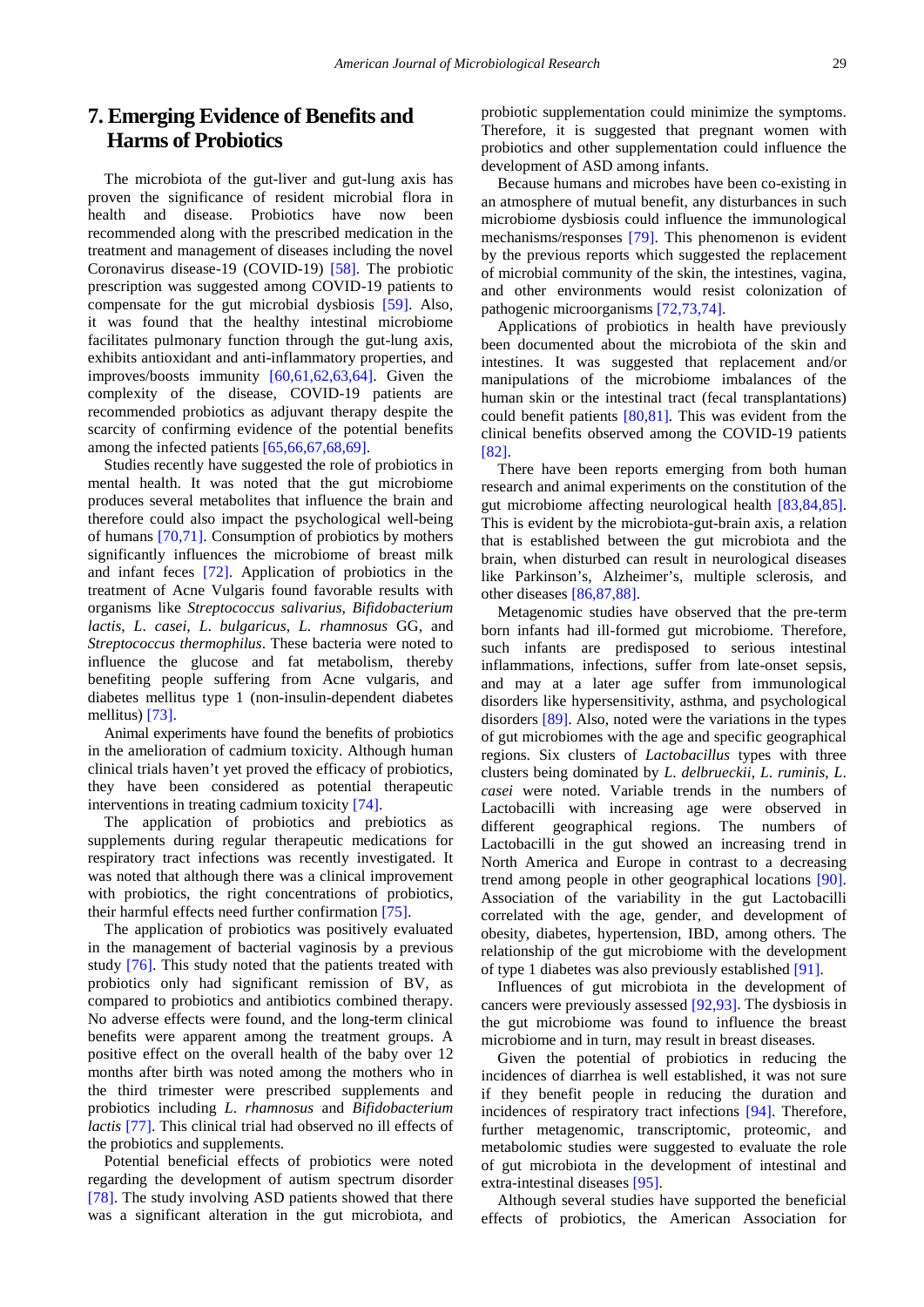Gastroenterology (AAG) has not recommended the use of probiotics in the treatment and management of patients. This comes in the light of no consensus regarding the type of microbes used, the dosage, duration of therapy, and several other factors [\[96,97\].](#page-9-20)

Risks involved in using live microbial species as probiotics were addressed by suggesting the role of nonviable and heat-killed strains. The drawback of live microbes includes but is not limited to the translocation of bacteria from the intestines to other locations of the body, cellular invasion, and development of resistance to antibiotics [\[98\].](#page-9-21)

Given the increasing popularity and on-the-counter availability of probiotics, and due to the uncertainty over the potential harm posed by them, there is a need for caution while using probiotics. Further studies are needed to understand the behavior of microbes that are consumed as probiotics, their interactions with the endogenous microbiome, and the long-term consequences of their presence to the human physiological constitution [\[99\].](#page-9-22)

# **8. Limitations of Bacterial Probiotics**

Even though there are numerous advantages and health benefits of probiotics or probiotic food products, there are different risks potentially associated with their use. These risks are mainly concerning safety in vulnerable target groups such as immunocompromised individuals (pregnant women, babies, and elders) or critically ill or hospitalized patients [\[100\].](#page-9-23) Probiotics can interact with commensal bacteria and can also have a direct impact on the host. Understanding these interactions is one of the key challenges for the therapeutic applications of probiotics. Other key challenges are associated with understanding their mechanisms of action and elucidation of effective microbial strains with their correspondent health benefits and the level of intake to achieve the desired therapeutic effect effects [\[101\].](#page-9-24)

Therefore, it is an urgent need to conduct clinical, mechanistic, and omics studies for better understanding regarding the interface between the microbes, host cells, mucus, and immune defenses, and to ultimately ensure efficacious interventions [\[102,103,104,105\].](#page-9-25)

Such studies should include molecular examination of the intestinal (not only fecal) flora and long-term (5-10 years) effects of probiotic microorganisms [\[106\].](#page-10-0)

Alternatively, some probiotic microbes may pose problems. The *Enterococcus* group of bacteria harbor transmissible antibiotic resistance determinants. *Bacillus cereus* is also known to produce enterotoxins and an emetic toxin. Theoretically, probiotics may be responsible for four types of side-effects that include systemic infections, deleterious metabolic activities, excessive immune stimulation in susceptible individuals, and gene transfe[r \[24\].](#page-8-7)

### **9. Conclusions**

Emerging microbes and multi-drug resistant pathogens are the main driving forces behind the efforts to find an alternative solution in the form of probiotics. Probiotics are considered living drugs that can reduce antibiotic consumption and increase human health development. Health benefiting microbes in the form of probiotics have assumed increasing significance. Several human diseases are attributed to the disturbances in the resident microbial flora, be it the skin, intestine, lungs, vagina, and other organs of the body. There is a shred of ever-increasing evidence pointing to the beneficial effects of probiotics on human health. Nevertheless, the clinicians treating patients are unsure of the dosage, timing of probiotics, and potential ill effects of probiotics. Therefore, further focused research in this direction could identify some more beneficial microbes which can be successfully used as probiotics in health and disease.

### **References**

- <span id="page-7-0"></span>[1] Heather K. Allen, Julian Trachsel, Torey Looft, and Thomas A. Casey (2014): Finding alternatives to antibiotics. *Ann. N.Y. Acad. Sci*., 9: 1323.
- <span id="page-7-1"></span>[2] Sameer F., Priya M., Surabhi Bishnoi and Amisha Sharma. (2016). Role of Probiotics in human health and disease. *Int.J.Curr.Microbiol.App.Sci.*5: 328-344.
- <span id="page-7-2"></span>[3] McFall Ngai, M. (2013). Animals in a bacterial world, a new imperative for the life sciences. *Proc. Natl. Acad. Sci. USA* 110: 3229-3236.
- [4] Vishnu HP (2012). Probiotics and oral health, oral health care-Pediatric, Research, Epidemiology, and clinical Practices. *INTECH*., 1: 195-204.
- <span id="page-7-3"></span>[5] Amara A.A. and Shibl A. (2015). Role of Probiotics in health improvement, infection control and disease treatment and management. S. Pharmac. J. 23: 107-114.
- <span id="page-7-4"></span>[6] Kavita. R. Pandey & Suresh. R. Naik1 &Babu. V. Vakil. (2015). Probiotics, prebiotics and synbiotics- a review. J F. Sci. Technol. 52: 7577-7587.
- <span id="page-7-5"></span>[7] Endeshaw Abatenh, Birhanu Gizaw, Zerihun Tsegay, Genene Tefera, Endegena Aynalem. Health benefits of probiotics. J Bacteriol Infec Dis 2018; 2 (1): 17-27.
- <span id="page-7-6"></span>[8] Rout G. K., Jayanta K. P., Sushanto G., Yooheon P., Han S. S. and Gitishree D. (2018). Benefaction of probiotics for human health.J*. F. drug analy.,* 26: 927-939.
- <span id="page-7-7"></span>[9] Yusuf N., Syed A. H., Aidil A. H., and Y. S. (2018). Probiotics and Their Potential Preventive and Therapeutic Role for Cancer, High Serum Cholesterol, and Allergic and HIV Diseases. *BioMed Res. Intern.,* 10: 1-17.
- <span id="page-7-8"></span>[10] Carlos Ricardo S., Maria R. M. P., Lina M. B. G., Cristine R., Adriane B. P. M. and Vanete Thomaz Soccol. (2014). Current Developments in Probiotics. *J. Microb. Biochem. Technol*., 7: 11-20.
- <span id="page-7-9"></span>[11] Ezema C. Probiotics in animal production: A review. Journal of Veterinary Medicine and Animal Health 2013; 5 (11): 308-316.
- <span id="page-7-10"></span>[12] Yousef Nami, Babak Haghshenas, Norhafizah Abdullah, AbolfazlBarzegari, DayangRadiah, Rozita Rosli and Ahmad YariKhosroushahi. (2014). Probiotics or antibiotics: future challenges in medicine. J. Med. Microbio. 64: 137-146.
- <span id="page-7-11"></span>[13] Maria K, Dimitrios B and Stavroula K. (2013). Health Benefits of probiotics. *ISRN Nutit*.5: 1-7.
- <span id="page-7-12"></span>[14] Esha A, Pavan B, Guruprasad CN, Savitha N, Pradeep AR. (2011). Probiotics: A novel step towards oral health. Arch. Oral Sci Res; 1: 108-115.
- <span id="page-7-13"></span>[15] Paula J.P. Espitia J., Rejane A., Batista, Henriette M.C. Azeredo, and Caio G. (2016). Probiotics and their potential applications in active edible filmsand coatings. *F. Res. Internat.*90: 42-52.
- <span id="page-7-14"></span>[16] Francisco G., Mary E. S., Rami E., Richard F., Alfred G., James G., Pedro Kaufmann, TarkanKarakan, Aamir G. Khan, Nayoung Kim, Juan Andrés De Paula, Balakrishnan Ramakrishna, Fergus Shanahan, HaniaSzajewska, Alan Thomson and Anton Le Mair. (2017). World Gastroenterology OrganizationGlobal Guideline: Probiotics and prebiotics.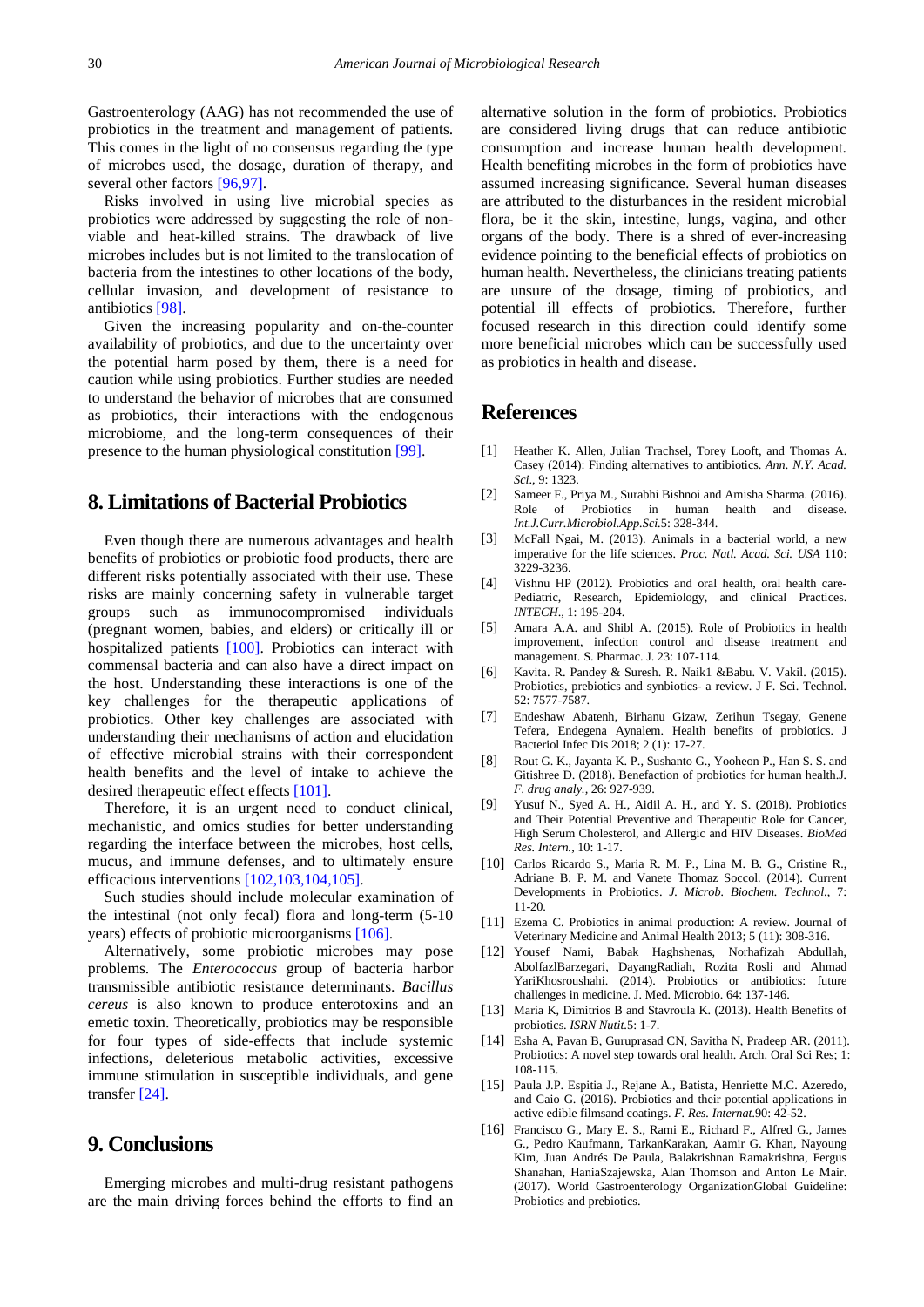- <span id="page-8-0"></span>[17] Tuomola E, Ross C, Martin P, Erika I and Seppo S (2001): Quality assurance criteria for probiotic bacteria. *Am J Clin Nutr*73: 393-8.
- <span id="page-8-1"></span>[18] Simon, O. (2015). Micro-organisms as feed additives—Probiotics. *Adv. Pork Prod*., 16: 161-167.
- <span id="page-8-2"></span>[19] Lee, Y.K (2009). Selection and maintenance of probiotic microorganisms. In Handbook of Probiotics and Prebiotics; Lee, Y.K., Salminen, S., Eds.; Wiley-VCH:Weinheim, Germany, 177-187.
- <span id="page-8-3"></span>[20] Hill, C. Guarner, F. Reid, G. Gibson, G.R. Merenstein, D.J. Pot, B. Morelli, L. Canani, R.B. Flint, H.J. and Salminen, S. (2014). Expert consensus document: The International Scientific Association for Probiotics and Prebiotics consensus statement on the scope and appropriate use of the term probiotic. *Nat. Rev. Gastroenterol. Hepatol*., 11: 506-514.
- <span id="page-8-4"></span>[21] Paulina M., Katarzyna and Sli<sup>t</sup>z. (2017). Effects of Probiotics, Prebiotics, and Synbiotics on Human Health.
- <span id="page-8-5"></span>[22] Amiya K., Rautray R., Patra C., Sardar K. and Sahoo G. (2011). Potential of Probiotics in Livestock Production. *Eamr.,* 1: 20-8.
- <span id="page-8-6"></span>[23] Ayichew T., Belete A., Alebachew T., Tsehaye H., Berhanu H. and Minwuyelet. (2017). Bacterial Probiotics their Importances and Limitations. *J. Nutr. and Heal. Sci.,* 39: 1-30.
- <span id="page-8-7"></span>[24] Ohland CL., MacnaughtonWK. (2010). Probiotic bacteria and intestinal epithelial barrier function. *J. Phys. Gastr. Liv*. 298: 807- 819.
- <span id="page-8-8"></span>[25] Carasi P., D´ıaz M., S. M. Racedo. (2014). Safety characterization and antimicrobial properties of kefir-isolated *Lactobacilluskefiri*. *Bio.Med. Res. Inter.*, 3:7.
- <span id="page-8-9"></span>[26] Parisa Shokryazdan, Chin ChinSieo, Ramasamy Kalavathy, Juan Boo Liang, Noorjahan Banu Alitheen, Mohammad FaselehJahromi, and Yin Wan Ho1. (2014). Probiotic Potential of *Lactobacillus* Strains with Antimicrobial. Activity against Some Human Pathogenic Strains.*Bio. Med. Res. Intern*., 1:1-16
- <span id="page-8-10"></span>[27] Zhang ZF, Kim IH. Effects of multistrain probiotics on growth performance, apparent ileal nutrient digestibility, blood characteristics, cecal microbial shedding, and excreta odor contents in broilers. Poult Sci. 2014 Feb; 93(2): 364-70.
- <span id="page-8-11"></span>[28] Martins F, Dalmasso G, Arantes M, Doye A, Lemichez E, et al. (2010). Interaction of Saccharomyces boulardii with Salmonella enteric serovar Typhimurium protects mice and modifies T84 cell response to the infection. Plos One 5: 1932-2203.
- <span id="page-8-12"></span>[29] Kamila G., Sonia A. and Teresa A. (2018). Helicobacter pylori treatment: antibiotics or probiotics. *Appl. Microbiol. Biotech*.,  $102:1-7$
- <span id="page-8-13"></span>[30] Johnson-Henry KC, Hagen KE, Gordonpour M, Tompkins TA, Sherman PM. Surface-layer protein extracts from Lactobacillus helveticus inhibit enterohaemorrhagic Escherichia coli O157:H7 adhesion to epithelial cells. Cell Microbiol. 2007 Feb; 9(2): 356-67.
- <span id="page-8-14"></span>[31] Hanisch FG., Bonar D., Schloerer N., Schroten H. (2014). Human trefoil factor 2 is a lectin that binds α-GlcNAc-capped mucin glycans with antibiotic activity against Helicobacter pylori. *J. Biol. Chem.*289: 27363-27375.
- <span id="page-8-15"></span>[32] Mercenier A, Pavan S and Pot B. (2002). Probiotics as biotherapeutic agents. Present knowledge and future prospects. Curr. Pharm. Des. 8: 99-110.
- <span id="page-8-16"></span>[33] Vijaya K Gogineni1, Lee E Morrow and Mark AMalesker. (2013). Probiotics: Mechanisms of Action and Clinical Applications*. J. Prob Health*, 1:1-11.
- <span id="page-8-17"></span>[34] NikbakhtNasrabadi, E.; Jamaluddin, R.; Abdul Mutalib, M.S.; Khaza'ai, H.; Khalesi, S.; Mohd and Redzwan, S. (2013). Reduction of aflatoxin level in aflatoxin-induced rats by the activity of probiotic Lactobacillus casei strain Shirota. *J. Appl. Microbiol*., 114: 1507-1515
- <span id="page-8-18"></span>[35] Shinde PB. (2012). Proobiotic: An Overview for Selction And Evaluation. *Intern. J. Pharm. Pharmaceu. Scie.* 4: 14-50
- <span id="page-8-19"></span>[36] Moslehi-Jenabian S, Pedersen LL, Jespersen L. Beneficial effects of probiotic and food borne yeasts on human health. Nutrients. 2010 Apr; 2(4):449-73.
- <span id="page-8-20"></span>[37] Didari T, Mozaffari S, Nikfar S, Abdollahi M. Effectiveness of probiotics in irritable bowel syndrome: Updated systematic review with meta-analysis. World J Gastroenterol. 2015; 21(10): 3072- 3084.
- <span id="page-8-21"></span>[38] Limketkai BN, Akobeng AK, Gordon M, Adepoju AA. Probiotics for induction of remission in Crohn's disease. Cochrane Database Syst Rev. 2020 Jul 17; 7(7): CD006634.
- [39] Boaventura C, Rafael A, Ana U, Jacques N, Luis G (2012). The Benefits of Probiotics in Human and Animal Nutrition. NAB Clinical Gastroenterology. In Tech, Europe 75-100.
- <span id="page-8-22"></span>[40] Vahedi H., Ansari R., Nasseri M., Jafari E. (2010). Irritable Bowel Syndrome. *Mid E J Dgtv Dis*2: 28-49.
- [41] Bermudez-Brito M, Plaza-Díaz J, Muñoz-Quezada S, Gómez-Llorente C, Gil A. Probiotic mechanisms of action. Ann Nutr Metab. 2012; 61(2): 160-74.
- <span id="page-8-23"></span>[42] Rukshana S, Jayasree V, Nirmala C. Role of probiotics in lower reproductive tract infection in women of age group 18 to 45 years. Int J Reprod Contracept Obstet Gynecol. 2017; 6(2): 671-81.
- <span id="page-8-24"></span>[43] Bordoni A., Amaretti A. and Leonardi A. (2013). Cholesterol lowering probiotics: *In vitro* selection and *in vivo* testing of 31ifidobacterial. *Appl Microbiol Biotechnol*., 9: 8273-81.
- <span id="page-8-25"></span>[44] Catherine TD., Mitchell LJ. and Divya S. (2014). Cholesterol assimilation by *Lactobacillus* probiotic bacteria: An *in vitro* investigation. *Bio. Med. ReS. Int*., 6: 1-9.
- <span id="page-8-26"></span>[45] Vaishnavi K, Krishma M and Rajeswari P. (2016). A study on cholesterol degradation by *Lactobacillus*. *Ind. J. Appl. Res*.
- <span id="page-8-27"></span>[46] Patel AK, Singhania RR and Pandey A. (2010). Probiotic bile salt hydrolase: current developments and perspectives. *Appl. Biochem. Biotechnol*., 162: 166-80.
- <span id="page-8-28"></span>[47] Olas B. Probiotics, Prebiotics and Synbiotics-A Promising Strategy in Prevention and Treatment of Cardiovascular Diseases?. Int J Mol Sci. 2020; 21(24): 9737. Published 2020 Dec 20.
- [48] Oniszczuk A, Oniszczuk T, Gancarz M, Szymańska J. Role of Gut Microbiota, Probiotics and Prebiotics in the Cardiovascular Diseases. Molecules. 2021; 26(4): 1172. Published 2021 Feb 22.
- <span id="page-8-29"></span>[49] Kabeerdoss J., Devi RS and Mary RR. (2011). Effect of yoghurt containing *Bifidobacterium lactis Bb12* on fecal excretion of secretory immunoglobulin A and human beta-defensin 2 in healthy adult volunteers. Nutr. J. 10: 138.
- <span id="page-8-30"></span>[50] Pietrzak B, Tomela K, Olejnik-Schmidt A, Mackiewicz A, Schmidt M. Secretory IgA in Intestinal Mucosal Secretions as an Adaptive Barrier against Microbial Cells. Int J Mol Sci. 2020 Dec  $4:21(23):9254$
- <span id="page-8-37"></span>[51] Corcionivoschi N, Drinceanu D, Pop IM, Stack D , Ştef L , Julean C, BourkeB. The Effect of Probiotics on Animal Health. Animal Science and Biotechnologies, 2010, 43 (1): 35-41.
- <span id="page-8-31"></span>[52] Hatice Y. (2010). Isolation, Characterization, Determination of Probiotic Properties of Lactic Acid Bacteria from Human Milk, A Thesis Submitted to the Graduate School of Engineering and Sciences of Izmir Institute of Technology in Partial Fulfillment of the Requirements for the Degree of Master of Science in Food Engineering. 1-69
- <span id="page-8-32"></span>[53] Moro García MA., Alonso Arias R. and Baltadjieva M. (2013). Oral supplementation with *Lactobacillus delbrueckii subsp. bulgaricus 8481* enhances systemic immunity in elderly subjects. 35: 1311-1326.
- <span id="page-8-33"></span>[54] Sullivan D. J. O. (2012). Exploring the potential to utilize lantibioticproducingbidobacteria to create dairy ingredients withincreasedbroadspectrum antimicrobial functionalities yieldsencouraging results. *J. F. Tech.*, 66: 45-50.
- <span id="page-8-34"></span>[55] ShyamalaR, Gowri P and Meenambigai P. (2016). Probiotics and its effects on human health. *Int. J. Curr. Microbiol. App. Sci*. 5: 384-392.
- <span id="page-8-35"></span>[56] Ewe J. A., Wan Nadiah W. A., and Liong M. T. (2010). Viability and growth characteristics of *Lactobacillus* in soymilk supplemented with B-vitamins. *Inter. J. F. Sci.and Nutr.*, 61: 87- 107
- <span id="page-8-36"></span>[57] Ho H-H, Chen C-W, Huang Y-F, et al. The Novel Use of Postbiotics of TYCA06/AP-32/CP-9 in the Amelioration of Atopic Dermatitis and Improvement of Skin Care - A Clinical Study. International Journal of Clinical and Diagnostic Research. 2021, 9(1), 18-28.
- <span id="page-8-38"></span>[58] Stavropoulou E and Bezirtzoglou E. (2020). Probiotics in Medicine: A Long Debate. Front. Immunol. 11: 2192.
- <span id="page-8-39"></span>[59] Din AU, Mazhar M, Waseem M, Ahmad W, Bibi A, Hassan A, Ali N, Gang W, Qian G, Ullah R, Shah T, Ullah M, Khan I, Nisar MF, Wu J. SARS-CoV-2 microbiome dysbiosis linked disorders and possible probiotics role. Biomed Pharmacother. 2021 Jan; 133: 110947.
- <span id="page-8-40"></span>[60] Gohil K, Samson R, Dastager S, Dharne M. Probiotics in the prophylaxis of COVID-19: something is better than nothing. 3 Biotech. 2021 Jan; 11(1): 1.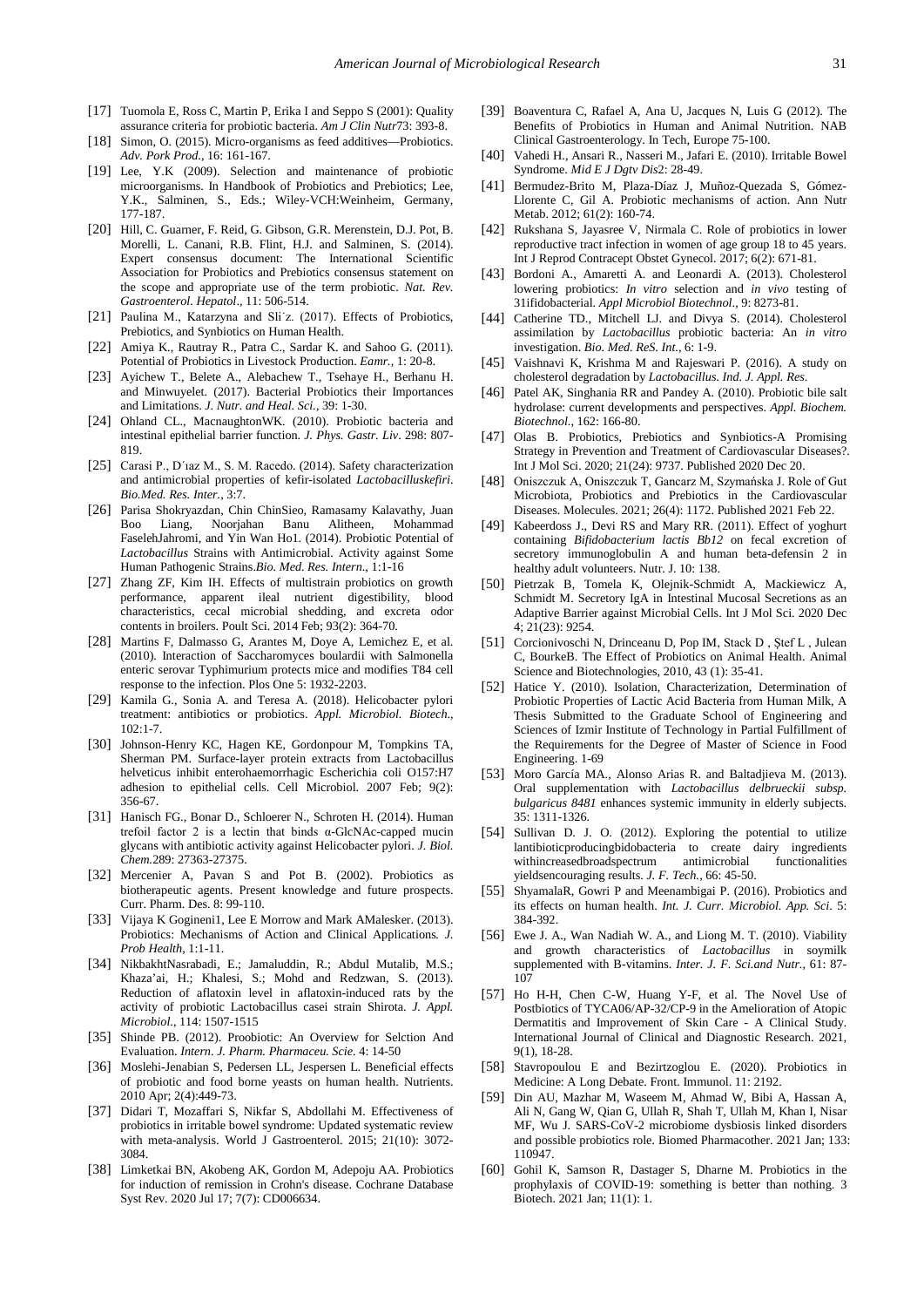- [61] Dhar D, Mohanty A. Gut microbiota and Covid-19- possible link and implications. Virus Res. 2020 Aug; 285: 198018.
- [62] Shahbazi R, Yasavoli-Sharahi H, Alsadi N, Ismail N, Matar C. Probiotics in Treatment of Viral Respiratory Infections and Neuroinflammatory Disorders. Molecules. 2020 Oct 22; 25(21): 4891.
- [63] Mrityunjaya M, Pavithra V, Neelam R, Janhavi P, Halami PM, Ravindra PV. Immune-Boosting, Antioxidant and Antiinflammatory Food Supplements Targeting Pathogenesis of COVID-19. Front Immunol. 2020 Oct 7; 11: 570122.
- [64] Reuben RC, Makut MD, Adogo LY. Probiotics potentials in mitigating coronavirus disease (COVID-19) pandemic. Pan Afr Med J. 2021 Feb 18; 38: 186.
- <span id="page-9-0"></span>[65] Akour A. Probiotics and COVID-19: is there any link? Lett Appl Microbiol. 2020 Sep; 71(3): 229-234.
- [66] Bottari B, Castellone V, Neviani E. Probiotics and Covid-19. Int J Food Sci Nutr. 2021 May; 72(3): 293-299.
- [67] Gautier T, David-Le Gall S, Sweidan A, Tamanai-Shacoori Z, Jolivet-Gougeon A, Loréal O, Bousarghin L. Next-Generation Probiotics and Their Metabolites in COVID-19. Microorganisms. 2021 Apr 27; 9(5): 941.
- [68] Walton GE, Gibson GR, Hunter KA. Mechanisms linking the human gut microbiome to prophylactic and treatment strategies for COVID-19. Br J Nutr. 2021 Jul 28; 126(2): 219-227.
- [69] Kurian SJ, Unnikrishnan MK, Miraj SS, Bagchi D, Banerjee M, Reddy BS, Rodrigues GS, Manu MK, Saravu K, Mukhopadhyay C, Rao M. Probiotics in Prevention and Treatment of COVID-19: Current Perspective and Future Prospects. Arch Med Res. 2021 Mar 19: S0188-4409(21)00047-3.
- <span id="page-9-1"></span>[70] Sivamaruthi BS, Prasanth MI, Kesika P, Chaiyasut C. Probiotics in human mental health and diseases-A mini review. Trop J Pharm Res, April 2019; 18(4): 890.
- [71] Sharma V, Kaur S. The Effect of Probiotic Intervention in Ameliorating the Altered Central Nervous System Functions in Neurological Disorders: A Review. Open Microbiology Journal. 2020; 14: 18-29.
- <span id="page-9-2"></span>[72] Shin DY, Park J, Yi DY. Comprehensive Analysis of the Effect of Probiotic Intake by the Mother on Human Breast Milk and Infant Fecal Microbiota. J Korean Med Sci. 2021 Mar; 36(8): e58.
- <span id="page-9-3"></span>[73] Baldwin H, Tan J. Effects of Diet on Acne and Its Response to Treatment. Am J Clin Dermatol. 2021 Jan; 22(1): 55-65.
- <span id="page-9-4"></span>[74] Bhattacharya S. The Role of Probiotics in the Amelioration of Cadmium Toxicity. Biol Trace Elem Res. 2020 Oct; 197(2): 440-444.
- <span id="page-9-5"></span>[75] Darbandi A, Asadi A, Ghanavati R, Afifirad R, Darb Emamie A, Kakanj M, Talebi M. The effect of probiotics on respiratory tract infection with special emphasis on COVID-19: Systemic review 2010-20. Int J Infect Dis. 2021 Apr; 105: 91-104.
- <span id="page-9-6"></span>[76] Wang Z, He Y, Zheng Y. Probiotics for the Treatment of Bacterial Vaginosis: A Meta-Analysis. Int J Environ Res Public Health. 2019 Oct 12; 16(20): 3859.
- <span id="page-9-7"></span>[77] Mantaring J, Benyacoub J, Destura R, Pecquet S, Vidal K, Volger S, Guinto V. Effect of maternal supplement beverage with and without probiotics during pregnancy and lactation on maternal and infant health: a randomized controlled trial in the Philippines. BMC Pregnancy Childbirth. 2018 May 31; 18(1): 193.
- <span id="page-9-8"></span>[78] Sivamaruthi BS, Suganthy N, Kesika P, Chaiyasut C. The Role of Microbiome, Dietary Supplements, and Probiotics in Autism Spectrum Disorder. Int J Environ Res Public Health. 2020 Apr 12; 17(8): 2647.
- <span id="page-9-9"></span>[79] Salehi B, Dimitrijević M, Aleksić A, Neffe-Skocińska K, Zielińska D, Kołożyn-Krajewska D, Sharifi-Rad J, Stojanović-Radić Z, Prabu SM, Rodrigues CF, Martins N. Human microbiome and homeostasis: insights into the key role of prebiotics, probiotics, and symbiotics. Crit Rev Food Sci Nutr. 2021; 61(9): 1415-1428.
- <span id="page-9-10"></span>[80] Ederveen THA, Smits JPH, Boekhorst J, Schalkwijk J, van den Bogaard EH, Zeeuwen PLJM. Skin microbiota in health and disease: From sequencing to biology. J Dermatol. 2020 Oct; 47(10): 1110-1118.
- [81] Giles EM, Couper J. Microbiome in health and disease. J Paediatr Child Health. 2020 Nov; 56(11): 1735-1738.
- <span id="page-9-11"></span>[82] Sharifi-Rad J, Rodrigues CF, Stojanović-Radić Z, Dimitrijević M, Aleksić A, Neffe-Skocińska K, Zielińska D, Kołożyn-Krajewska D, Salehi B, Milton Prabu S, Schutz F, Docea AO, Martins N, Calina D. Probiotics: Versatile Bioactive Components in

Promoting Human Health. Medicina (Kaunas). 2020 Aug 27; 56(9): 433.

- <span id="page-9-12"></span>[83] Rudzki L, Stone TW, Maes M, Misiak B, Samochowiec J, Szulc A. Gut microbiota-derived vitamins - underrated powers of a multipotent ally in psychiatric health and disease. Prog Neuropsychopharmacol Biol Psychiatry. 2021 Apr 20; 107: 110240.
- [84] Wang H, He S, Xin J, Zhang T, Sun N, Li L, Ni X, Zeng D, Ma H, Bai Y. Psychoactive Effects of *Lactobacillus johnsonii* Against Restraint Stress-Induced Memory Dysfunction in Mice Through Modulating Intestinal Inflammation and permeability-a Study Based on the Gut-Brain Axis Hypothesis. Front Pharmacol. 2021 May 26; 12:662148.
- [85] Sharma P, Agrawal A. Does modern research validate the ancient wisdom of gut flora and brain connection? A literature review of gut dysbiosis in neurological and neurosurgical disorders over the last decade. Neurosurg Rev. 2021 Apr 26.
- <span id="page-9-13"></span>[86] Lubomski M, Tan AH, Lim SY, Holmes AJ, Davis RL, Sue CM. Parkinson's disease and the gastrointestinal microbiome. J Neurol. 2020 Sep; 267(9): 2507-2523.
- [87] Doifode T, Giridharan VV, Generoso JS, Bhatti G, Collodel A, Schulz PE, Forlenza OV, Barichello T. The impact of the microbiota-gut-brain axis on Alzheimer's disease pathophysiology. Pharmacol Res. 2021 Feb; 164: 105314.
- [88] Wang X, Liang Z, Wang S, Ma D, Zhu M, Feng J. Role of Gut Microbiota in Multiple Sclerosis and Potential Therapeutic Implications. Curr Neuropharmacol. 2021 Jun 29.
- <span id="page-9-14"></span>[89] Cuna A, Morowitz MJ, Ahmed I, Umar S, Sampath V. Dynamics of the preterm gut microbiome in health and disease. Am J Physiol Gastrointest Liver Physiol. 2021 Apr 1; 320(4): G411-G419.
- <span id="page-9-15"></span>[90] Ghosh TS, Arnoux J, O'Toole PW. Metagenomic analysis reveals distinct patterns of gut lactobacillus prevalence, abundance, and geographical variation in health and disease. Gut Microbes. 2020 Nov 9; 12(1): 1-19.
- <span id="page-9-16"></span>[91] Hamilton-Williams EE, Lorca GL, Norris JM, Dunne JL. A Triple Threat? The Role of Diet, Nutrition, and the Microbiota in T1D Pathogenesis. Front Nutr. 2021 Apr 1; 8:600756.
- <span id="page-9-17"></span>[92] AlHilli MM, Bae-Jump V. Diet and gut microbiome interactions in gynecologic cancer. Gynecol Oncol. 2020 Nov; 159(2): 299- 308.
- [93] Zhang J, Xia Y, Sun J. Breast and gut microbiome in health and cancer. Genes Dis. 2020 Aug 20; 8(5): 581-589.
- <span id="page-9-18"></span>[94] Karl JP. Gut Microbiota-targeted Interventions for Reducing the Incidence, Duration, and Severity of Respiratory Tract Infections in Healthy Non-elderly Adults. Mil Med. 2021 Feb 26; 186(3-4): e310-e318.
- <span id="page-9-19"></span>[95] Kiousi DE, Rathosi M, Tsifintaris M, Chondrou P, Galanis A. Pro-biomics: Omics Technologies to Unravel the Role of Probiotics in Health and Disease. Adv Nutr. 2021 Feb 24: nmab014.
- <span id="page-9-20"></span>[96] Su GL, Ko CW, Bercik P, Falck-Ytter Y, Sultan S, Weizman AV, Morgan RL. AGA Clinical Practice Guidelines on the Role of Probiotics in the Management of Gastrointestinal Disorders. Gastroenterology. 2020 Aug; 159(2): 697-705.
- [97] Benmoussa A, Provost P. Milk MicroRNAs in Health and Disease. Compr Rev Food Sci Food Saf. 2019 May; 18(3): 703-722.
- <span id="page-9-21"></span>[98] Piqué N, Berlanga M, Miñana-Galbis D. Health Benefits of Heat-Killed (Tyndallized) Probiotics: An Overview. Int J Mol Sci. 2019 May 23; 20(10): 2534.
- <span id="page-9-22"></span>[99] Suez J, Zmora N, Segal E, Elinav E. The pros, cons, and many unknowns of probiotics. Nat Med. 2019 May; 25(5): 716-729.
- <span id="page-9-23"></span>[100] Jankovic I, Sybesma W, Phothirath P, Ananta E, Mercenier A. Application of probiotics in food products--challenges and new approaches. Curr Opin Biotechnol. 2010 Apr; 21(2): 175-81.
- <span id="page-9-24"></span>[101] BinnsN (2013). ILSI Europe Concise Monograph Series Probiotics. *Prebio Gut Microbi.* 2: 1-31.
- <span id="page-9-25"></span>[102] Tang H, Bohannon L, Lew M, Jensen D, Jung SH, Zhao A, Sung AD, Wischmeyer PE. Randomised, double-blind, placebocontrolled trial of Probiotics To Eliminate COVID-19 Transmission in Exposed Household Contacts (PROTECT-EHC): a clinical trial protocol. BMJ Open. 2021 May 5; 11(5): e047069.
- [103] Haran JP, Pinero JC, Zheng Y, Palma NA, Wingertzahn M. Virtualized clinical studies to assess the natural history and impact of gut microbiome modulation in non-hospitalized patients with mild to moderate COVID-19 a randomized, open-label, prospective study with a parallel group study evaluating the